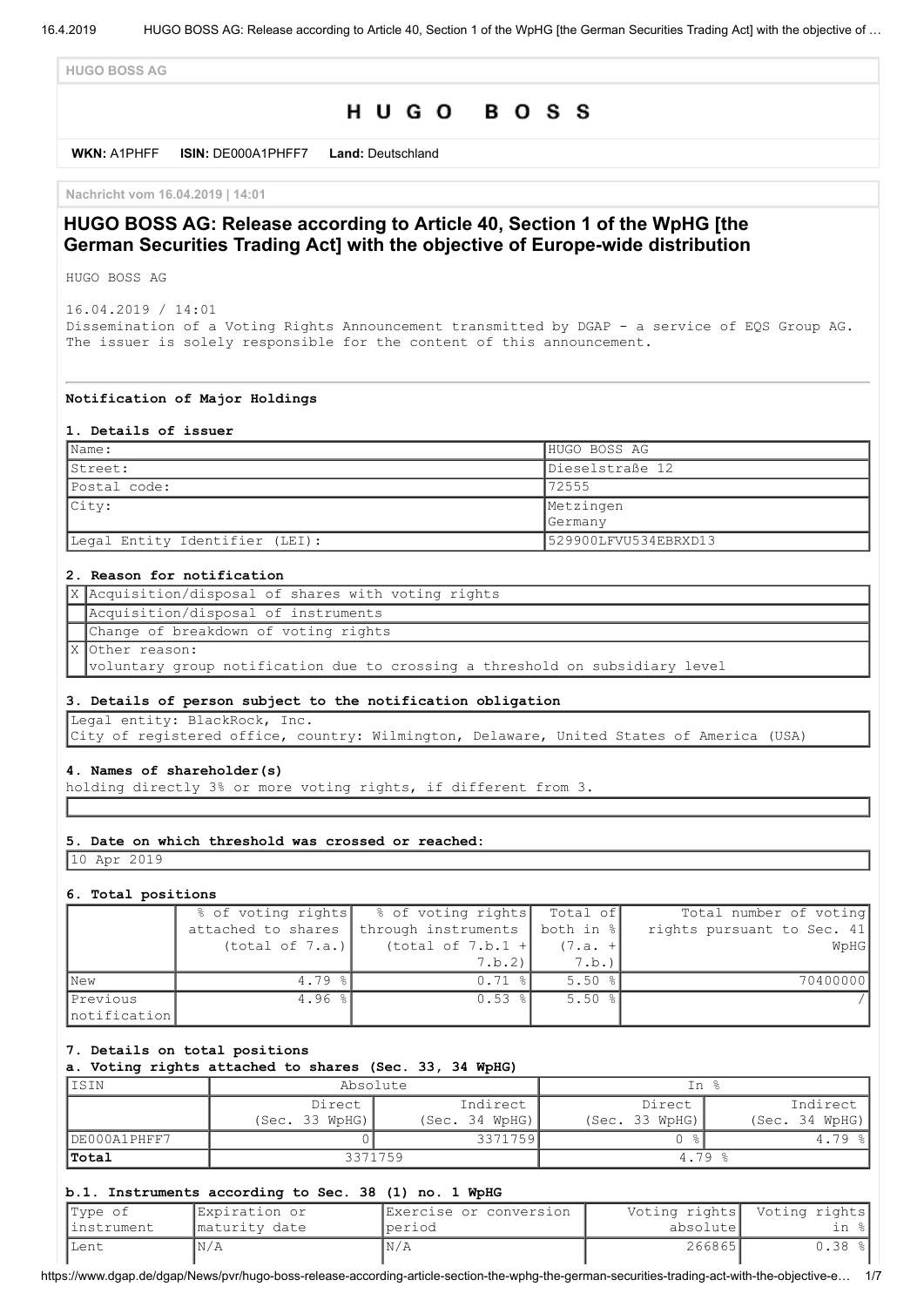## 16.4.2019 HUGO BOSS AG: Release according to Article 40, Section 1 of the WpHG [the German Securities Trading Act] with the objective of …

| Securities                                |                                 | Total                                                                                                                                                                                                                                                                                                                                                                   |                  | 266865                                  |        | 0.38%                            |
|-------------------------------------------|---------------------------------|-------------------------------------------------------------------------------------------------------------------------------------------------------------------------------------------------------------------------------------------------------------------------------------------------------------------------------------------------------------------------|------------------|-----------------------------------------|--------|----------------------------------|
|                                           |                                 |                                                                                                                                                                                                                                                                                                                                                                         |                  |                                         |        |                                  |
|                                           |                                 | b.2. Instruments according to Sec. 38 (1) no. 2 WpHG                                                                                                                                                                                                                                                                                                                    |                  |                                         |        |                                  |
| Type of                                   | Expiration or                   | Exercise or                                                                                                                                                                                                                                                                                                                                                             | Cash or physical | Voting rights                           |        | Voting                           |
| instrument                                | maturity date                   | conversion period                                                                                                                                                                                                                                                                                                                                                       | settlement       |                                         |        | absolute rights in $\frac{1}{2}$ |
| Contract for<br>Difference                | N/A                             | N/A                                                                                                                                                                                                                                                                                                                                                                     | Cash             |                                         | 234549 | $0.33$ %                         |
|                                           |                                 |                                                                                                                                                                                                                                                                                                                                                                         | Total            |                                         | 234549 | 0.33%                            |
|                                           |                                 |                                                                                                                                                                                                                                                                                                                                                                         |                  |                                         |        |                                  |
| issuer $(1.)$ .<br>or legal entity:       |                                 | 8. Information in relation to the person subject to the notification obligation<br>Person subject to the notification obligation is not controlled nor does it control any<br>other undertaking(s) that directly or indirectly hold(s) an interest in the (underlying)<br>X Full chain of controlled undertakings starting with the ultimate controlling natural person |                  |                                         |        |                                  |
|                                           |                                 |                                                                                                                                                                                                                                                                                                                                                                         |                  |                                         |        |                                  |
| Name                                      |                                 | % of voting rights & of voting rights through                                                                                                                                                                                                                                                                                                                           |                  |                                         |        | Total of both                    |
|                                           |                                 | (if at least $3\frac{6}{5}$ or                                                                                                                                                                                                                                                                                                                                          |                  | instruments (if at least<br>5% or more) |        | (if at least 5%)                 |
|                                           |                                 | more)<br>⊱                                                                                                                                                                                                                                                                                                                                                              |                  | ⊱                                       |        | or more)                         |
| BlackRock, Inc.<br>Trident Merger LLC     |                                 | 옹                                                                                                                                                                                                                                                                                                                                                                       |                  | 옹                                       |        |                                  |
| BlackRock Investment                      |                                 | 욲                                                                                                                                                                                                                                                                                                                                                                       |                  | ٥Ŗ                                      |        |                                  |
| Management, LLC                           |                                 |                                                                                                                                                                                                                                                                                                                                                                         |                  |                                         |        |                                  |
|                                           |                                 | &                                                                                                                                                                                                                                                                                                                                                                       |                  | &                                       |        |                                  |
| BlackRock, Inc.                           |                                 | 옹                                                                                                                                                                                                                                                                                                                                                                       |                  | °                                       |        |                                  |
| BlackRock Holdco 2, Inc.                  |                                 | 옹                                                                                                                                                                                                                                                                                                                                                                       |                  | နွ                                      |        |                                  |
|                                           | BlackRock Financial Management, | ٥Ŗ                                                                                                                                                                                                                                                                                                                                                                      |                  | ٥Ŗ                                      |        |                                  |
| Inc.                                      |                                 |                                                                                                                                                                                                                                                                                                                                                                         |                  |                                         |        |                                  |
|                                           |                                 | ⊱                                                                                                                                                                                                                                                                                                                                                                       |                  | &                                       |        |                                  |
| BlackRock, Inc.                           |                                 | ⊱                                                                                                                                                                                                                                                                                                                                                                       |                  | &                                       |        |                                  |
| BlackRock Holdco 2, Inc.                  |                                 | °                                                                                                                                                                                                                                                                                                                                                                       |                  | g                                       |        |                                  |
| Inc.                                      | BlackRock Financial Management, | ٥Ŗ                                                                                                                                                                                                                                                                                                                                                                      |                  | ٥Ŗ                                      |        |                                  |
|                                           | BlackRock Capital Holdings,     | ٩,                                                                                                                                                                                                                                                                                                                                                                      |                  | ٩,                                      |        |                                  |
| Inc.<br>BlackRock Advisors, LLC           |                                 | 옹                                                                                                                                                                                                                                                                                                                                                                       |                  | &                                       |        |                                  |
|                                           |                                 | °                                                                                                                                                                                                                                                                                                                                                                       |                  | s,                                      |        |                                  |
| BlackRock, Inc.                           |                                 | $\frac{1}{2}$                                                                                                                                                                                                                                                                                                                                                           |                  | 유                                       |        |                                  |
| BlackRock Holdco 2, Inc.                  |                                 | 옹                                                                                                                                                                                                                                                                                                                                                                       |                  | g.                                      |        |                                  |
| Inc.                                      | BlackRock Financial Management, | ⊱                                                                                                                                                                                                                                                                                                                                                                       |                  | ٥Ŗ                                      |        |                                  |
| BlackRock Holdco 4, LLC                   |                                 | $\frac{6}{3}$                                                                                                                                                                                                                                                                                                                                                           |                  | 응                                       |        |                                  |
| BlackRock Holdco 6, LLC                   |                                 | 옹                                                                                                                                                                                                                                                                                                                                                                       |                  | °                                       |        |                                  |
| Inc.                                      | BlackRock Delaware Holdings     | ٥Ŗ                                                                                                                                                                                                                                                                                                                                                                      |                  | ٥Ŗ                                      |        |                                  |
|                                           |                                 | 옹                                                                                                                                                                                                                                                                                                                                                                       |                  | $\frac{6}{6}$                           |        |                                  |
| BlackRock, Inc.                           |                                 | 옹                                                                                                                                                                                                                                                                                                                                                                       |                  | °                                       |        |                                  |
| BlackRock Holdco 2, Inc.                  |                                 | 옹                                                                                                                                                                                                                                                                                                                                                                       |                  | နွ                                      |        |                                  |
| Inc.                                      | BlackRock Financial Management, | g                                                                                                                                                                                                                                                                                                                                                                       |                  | $\frac{6}{10}$                          |        |                                  |
| BlackRock International<br>Holdings, Inc. |                                 | $\frac{6}{6}$                                                                                                                                                                                                                                                                                                                                                           |                  | $\frac{6}{2}$                           |        |                                  |
| BR Jersey International<br>Holdings L.P.  |                                 | g.                                                                                                                                                                                                                                                                                                                                                                      |                  | &                                       |        |                                  |
| Pte. Ltd.                                 | BlackRock (Singapore) Holdco    | 옹                                                                                                                                                                                                                                                                                                                                                                       |                  | $\frac{6}{6}$                           |        |                                  |
|                                           | BlackRock (Singapore) Limited   | 옹                                                                                                                                                                                                                                                                                                                                                                       |                  | &                                       |        |                                  |
|                                           |                                 | 옹                                                                                                                                                                                                                                                                                                                                                                       |                  | &                                       |        |                                  |
| BlackRock, Inc.                           |                                 | 옹                                                                                                                                                                                                                                                                                                                                                                       |                  | s,                                      |        |                                  |
| BlackRock Holdco 2, Inc.                  | BlackRock Financial Management, | 옹<br>g                                                                                                                                                                                                                                                                                                                                                                  |                  | နွ<br>g<br>6                            |        |                                  |
| Inc.                                      |                                 |                                                                                                                                                                                                                                                                                                                                                                         |                  |                                         |        |                                  |
| BlackRock Holdco 4, LLC                   |                                 | &                                                                                                                                                                                                                                                                                                                                                                       |                  | $\frac{6}{6}$                           |        |                                  |
| BlackRock Holdco 6, LLC                   | BlackRock Delaware Holdings     | 옹<br>٥Ŗ                                                                                                                                                                                                                                                                                                                                                                 |                  | နွ<br>٥Ŗ                                |        |                                  |
| Inc.                                      |                                 |                                                                                                                                                                                                                                                                                                                                                                         |                  |                                         |        |                                  |
|                                           |                                 |                                                                                                                                                                                                                                                                                                                                                                         |                  |                                         |        |                                  |

https://www.dgap.de/dgap/News/pvr/hugo-boss-release-according-article-section-the-wphg-the-german-securities-trading-act-with-the-objective-e… 2/7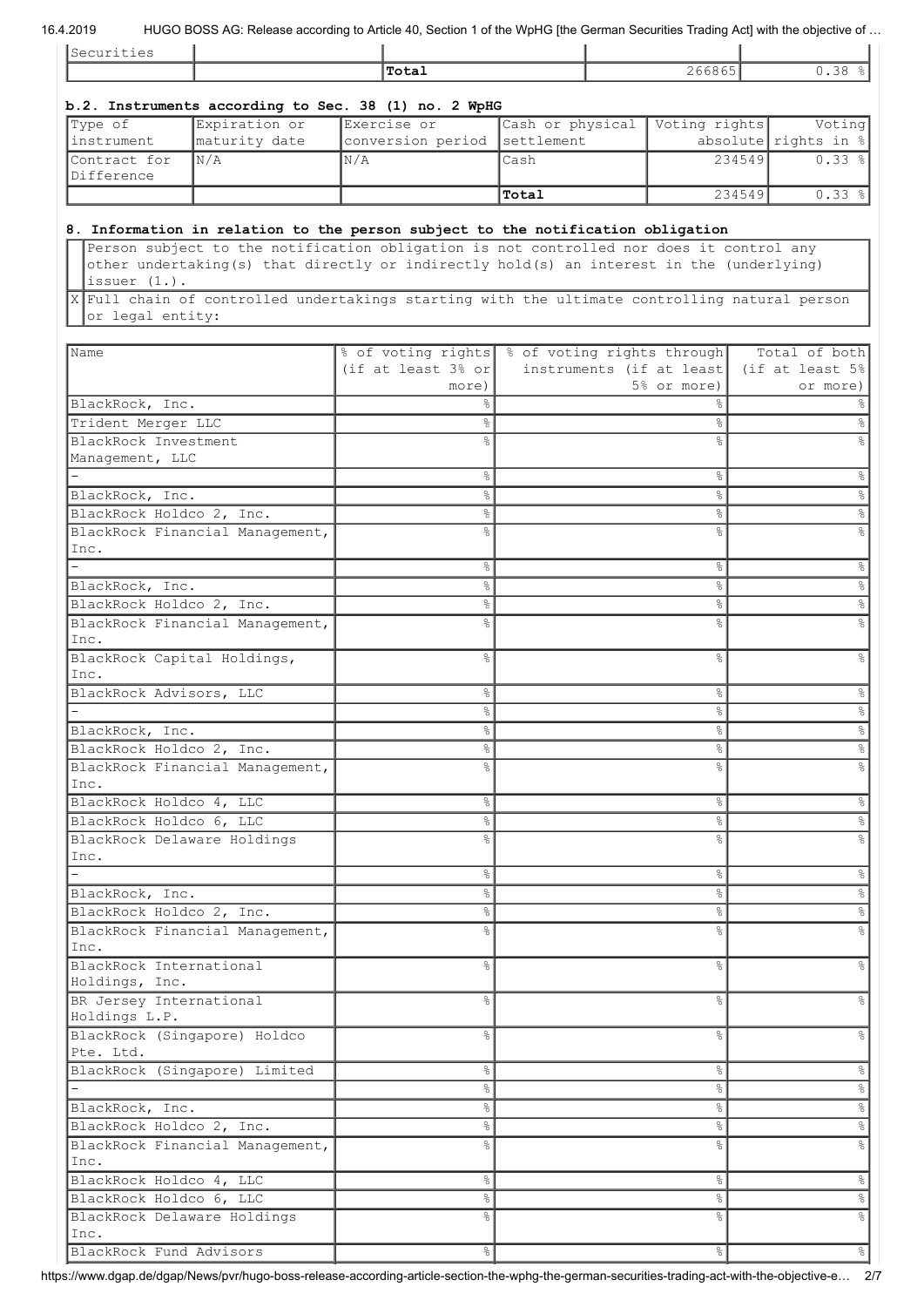|                                                        | 옹             | &             | $\frac{1}{6}$        |
|--------------------------------------------------------|---------------|---------------|----------------------|
| BlackRock, Inc.                                        | o.            | g<br>6        | $\%$                 |
| BlackRock Holdco 2, Inc.                               | o.            | $\%$          | &                    |
| BlackRock Financial Management,                        | 응             | 8             | ٥Ŗ                   |
| Inc.                                                   |               |               |                      |
| BlackRock Holdco 4, LLC                                | °             | $\%$          | &                    |
| BlackRock Holdco 6, LLC                                | e<br>8        | s,            | e<br>8               |
|                                                        |               |               |                      |
| BlackRock Delaware Holdings                            | 응             | &             |                      |
| Inc.                                                   |               |               |                      |
| BlackRock Institutional Trust                          | ⊱             | &             | g,                   |
| Company, National Association                          |               |               |                      |
|                                                        | ⊱             | $\%$          | 옹                    |
| BlackRock, Inc.                                        | g             | &             | နွ                   |
| BlackRock Holdco 2, Inc.                               | 옹             | &             | °                    |
| BlackRock Financial Management,                        |               | g<br>6        | 응                    |
| Inc.                                                   |               |               |                      |
| BlackRock International                                | g             | $\frac{6}{6}$ | g                    |
| Holdings, Inc.                                         |               |               |                      |
| BR Jersey International                                | ⊱             | &             | g                    |
| Holdings L.P.                                          |               |               |                      |
| BlackRock Australia Holdco Pty.                        | ⊱             | g,            | ℅                    |
| Ltd.                                                   |               |               |                      |
|                                                        | ⊱             | g<br>6        | ٥Ŗ                   |
| BlackRock Investment Management<br>(Australia) Limited |               |               |                      |
|                                                        |               |               |                      |
|                                                        | o.            | $\%$          | $\%$                 |
| BlackRock, Inc.                                        | g             | $\%$          | နွ                   |
| BlackRock Holdco 2, Inc.                               | ⊱             | နွ            | °                    |
| BlackRock Financial Management,                        |               | g,            |                      |
| Inc.                                                   |               |               |                      |
| BlackRock International                                | 욲             | &             | ٥R                   |
| Holdings, Inc.                                         |               |               |                      |
| BR Jersey International                                | ⊱             | &             | g                    |
| Holdings L.P.                                          |               |               |                      |
| BlackRock (Singapore) Holdco                           | ⊱             | နွ            | g                    |
| Pte. Ltd.                                              |               |               |                      |
| BlackRock HK Holdco Limited                            | ⊱             | ိင            | 옹                    |
|                                                        |               |               |                      |
| BlackRock Asset Management<br>North Asia Limited       |               | g,            |                      |
|                                                        |               |               |                      |
|                                                        | ⊱             | 옹             | g                    |
| BlackRock, Inc.                                        | $\frac{1}{6}$ | ိင            | %                    |
| BlackRock Holdco 2, Inc.                               | $\frac{8}{6}$ | s,            | $\frac{8}{6}$        |
| BlackRock Financial Management,                        | ⊱             | °             | e<br>8               |
| Inc.                                                   |               |               |                      |
| BlackRock International                                | 옹             | &             | &                    |
| Holdings, Inc.                                         |               |               |                      |
| BR Jersey International                                | g             | နွ            | &                    |
| Holdings L.P.                                          |               |               |                      |
| BlackRock Holdco 3, LLC                                | 옹             | $\%$          | °                    |
| BlackRock Canada Holdings LP                           | 응             | $\%$          | °                    |
|                                                        |               |               |                      |
| BlackRock Canada Holdings ULC                          | 응             | နွ            | °                    |
| BlackRock Asset Management                             | ⊱             | 8             | s,                   |
| Canada Limited                                         |               |               |                      |
|                                                        | °             | $\%$          | $\frac{8}{6}$        |
| BlackRock, Inc.                                        | $\frac{8}{6}$ | $\%$          | $\%$                 |
| BlackRock Holdco 2, Inc.                               | $\frac{6}{3}$ | $\%$          | $\%$                 |
| BlackRock Financial Management,                        | ٥Ŗ            | 8             | e.                   |
| Inc.                                                   |               |               |                      |
| BlackRock International                                | g             | 8             | နွ                   |
| Holdings, Inc.                                         |               |               |                      |
| BR Jersey International                                | ⊱             | &             | e<br>8               |
| Holdings L.P.                                          |               |               |                      |
| BlackRock (Singapore) Holdco                           | ٥Ŗ            | &             | g.                   |
| Pte. Ltd.                                              |               |               |                      |
| BlackRock HK Holdco Limited                            | $\frac{6}{3}$ | $\frac{8}{6}$ | $\frac{6}{5}$        |
|                                                        |               |               |                      |
| BlackRock Lux Finco S. a r.l.                          | $\frac{8}{6}$ | $\%$          | $\frac{1}{\sqrt{2}}$ |
| BlackRock Japan Holdings GK                            | $\frac{8}{6}$ | $\%$          | $\frac{1}{\sqrt{2}}$ |
| BlackRock Japan Co., Ltd.                              | $\frac{8}{6}$ | $\%$          | $\frac{1}{\sqrt{2}}$ |
|                                                        | $\frac{8}{6}$ | $\%$          | $\frac{1}{\sqrt{2}}$ |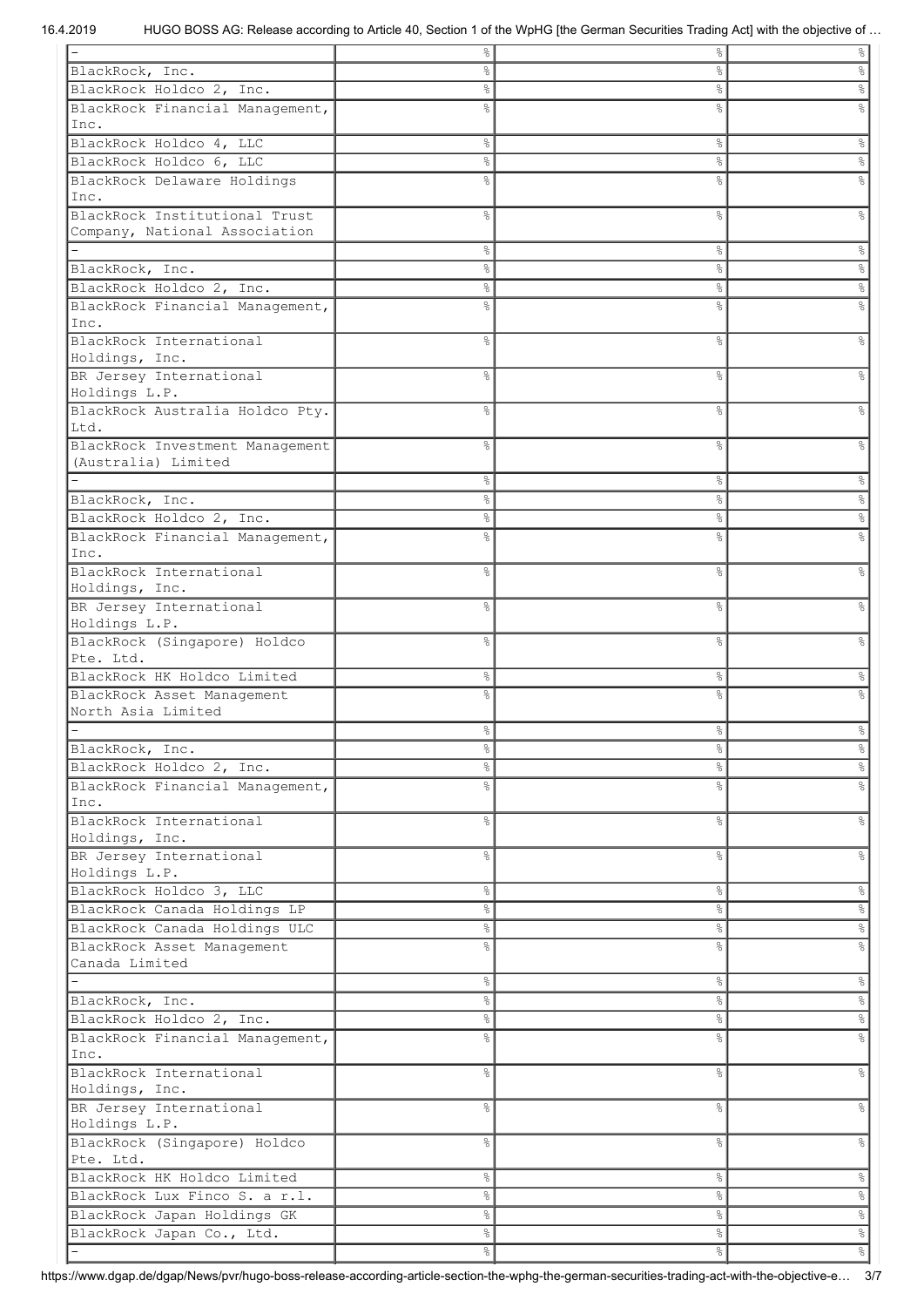| BlackRock, Inc.                         | g             | °              | $\%$           |
|-----------------------------------------|---------------|----------------|----------------|
| BlackRock Holdco 2, Inc.                | g             | &              | 응              |
| BlackRock Financial Management,         | ⊱             | &              |                |
| Inc.                                    |               |                |                |
|                                         |               |                |                |
| BlackRock International                 | g.            | နွ             | g              |
| Holdings, Inc.                          |               |                |                |
| BR Jersey International                 | ిక            | 옹              | ిం             |
| Holdings L.P.                           |               |                |                |
| BlackRock Holdco 3, LLC                 | 옹             | °              | g.             |
| BlackRock Cayman 1 LP                   | 옹             | $\%$           | e,             |
|                                         | g             | &              |                |
| BlackRock Cayman West Bay Finco         |               |                |                |
| Limited                                 |               |                |                |
| BlackRock Cayman West Bay IV            | g             | $\%$           | g              |
| Limited                                 |               |                |                |
| BlackRock Group Limited                 | နွ            | °              | &              |
| BlackRock International Limited         | 옹             | °              | e,             |
|                                         | 옹             | 응              | $\%$           |
|                                         |               |                |                |
| BlackRock, Inc.                         | 옹             | °              | $\%$           |
| BlackRock Holdco 2, Inc.                | 옹             | °              | e <sub>o</sub> |
| BlackRock Financial Management,         | g.            | &              |                |
| Inc.                                    |               |                |                |
| BlackRock International                 | g.            | &              | ిం             |
| Holdings, Inc.                          |               |                |                |
| BR Jersey International                 | ٥R            | o <sub>o</sub> |                |
| Holdings L.P.                           |               |                |                |
|                                         |               |                |                |
| BlackRock Holdco 3, LLC                 | &             | $\frac{8}{6}$  |                |
| BlackRock Cayman 1 LP                   | ⊱             | နွ             |                |
| BlackRock Cayman West Bay Finco         |               | g,             |                |
| Limited                                 |               |                |                |
| BlackRock Cayman West Bay IV            | g.            | နွ             | g              |
| Limited                                 |               |                |                |
| BlackRock Group Limited                 | 옹             | နွ             | g.             |
|                                         |               |                |                |
| BlackRock Finance Europe                | ℅             | g              |                |
| Limited                                 |               |                |                |
| BlackRock (Netherlands) B.V.            | 옹             | °              | g.             |
|                                         | ⊱             | $\%$           | 옹              |
| BlackRock, Inc.                         | ⊱             | $\%$           | °              |
| BlackRock Holdco 2, Inc.                | ⊱             | °              | &              |
|                                         |               |                |                |
| BlackRock Financial Management,         | ⊱             | $\%$           | e<br>8         |
| Inc.                                    |               |                |                |
| BlackRock International                 | 옹             | g.             | e<br>8         |
| Holdings, Inc.                          |               |                |                |
| BR Jersey International                 | g.            |                |                |
| Holdings L.P.                           |               | °              | e<br>8         |
| BlackRock Holdco 3, LLC                 |               |                |                |
|                                         |               |                |                |
|                                         | 옹             | °              | &              |
| BlackRock Cayman 1 LP                   | 옹             | $\%$           | s,             |
| BlackRock Cayman West Bay Finco         | g.            | g.             | s,             |
| Limited                                 |               |                |                |
| BlackRock Cayman West Bay IV            | 옹             | g.             | e<br>8         |
| Limited                                 |               |                |                |
| BlackRock Group Limited                 | 옹             | °              | s,             |
|                                         |               |                |                |
| BlackRock Finance Europe                | g<br>6        | &              |                |
| Limited                                 |               |                |                |
| BlackRock Advisors (UK) Limited         | 옹             | °              | $\epsilon$     |
|                                         | 옹             | °              | $\%$           |
| BlackRock, Inc.                         | 옹             | °              | $\%$           |
|                                         | 옹             | °              | $\%$           |
| BlackRock Holdco 2, Inc.                |               |                |                |
| BlackRock Financial Management,         | ٥Ŗ            | o <sub>o</sub> |                |
| Inc.                                    |               |                |                |
| BlackRock International                 | ⊱             | g.             | s,             |
| Holdings, Inc.                          |               |                |                |
| BR Jersey International                 | g             | g.             | 응              |
| Holdings L.P.                           |               |                |                |
| BlackRock Holdco 3, LLC                 | $\frac{6}{3}$ | °              | °              |
|                                         |               |                |                |
| BlackRock Cayman 1 LP                   | 옹             | °              | %              |
| BlackRock Cayman West Bay Finco         | 옹             | &              |                |
| Limited<br>BlackRock Cayman West Bay IV | $\frac{1}{6}$ | &              | $\frac{6}{5}$  |

https://www.dgap.de/dgap/News/pvr/hugo-boss-release-according-article-section-the-wphg-the-german-securities-trading-act-with-the-objective-e… 4/7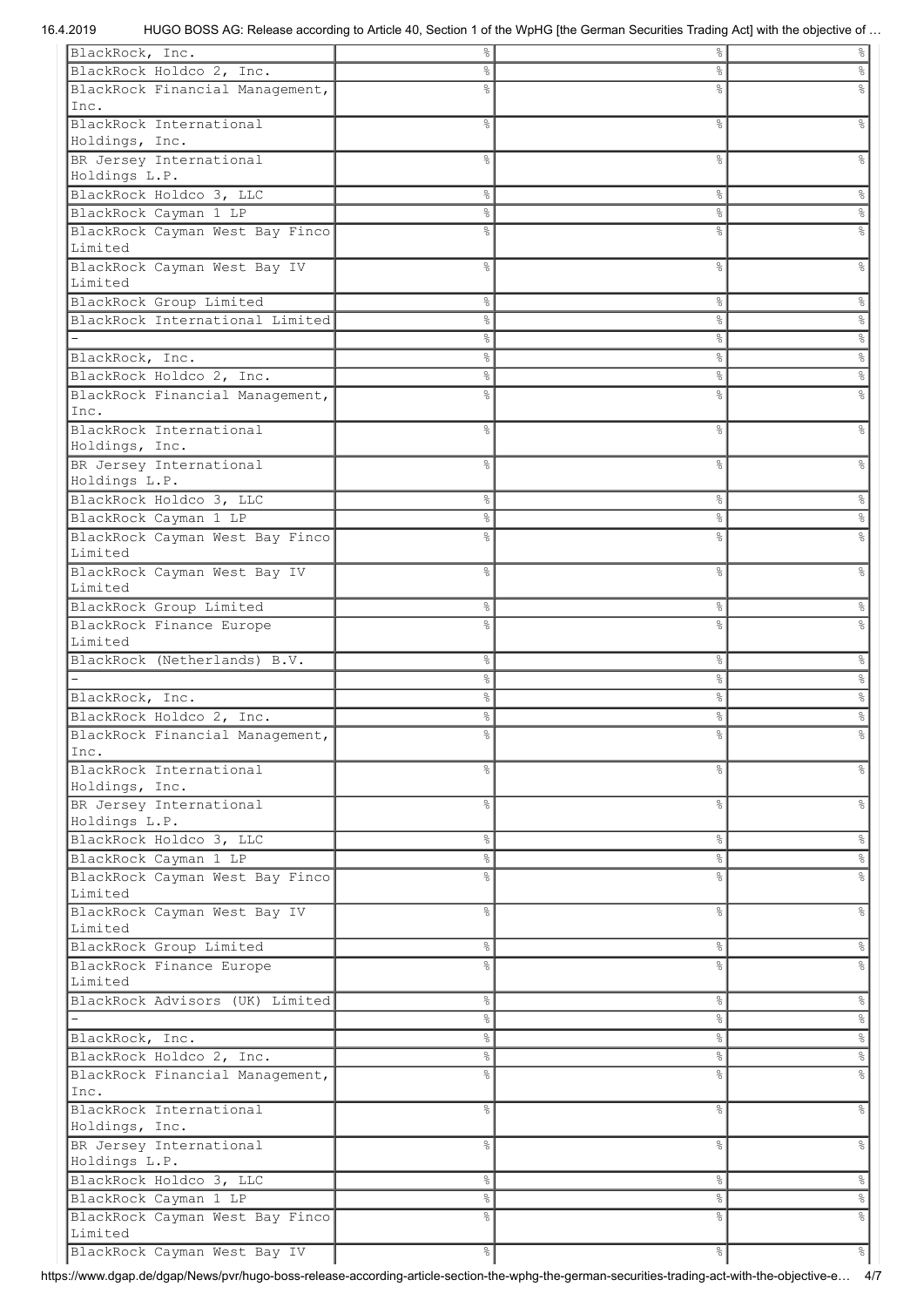| Limited                         |               |               |                      |
|---------------------------------|---------------|---------------|----------------------|
| BlackRock Group Limited         | ٥ę            | ိင            | g                    |
| BlackRock Luxembourg Holdco     |               | g,            |                      |
| S.a.r.l.                        |               |               |                      |
| BlackRock (Luxembourg) S.A.     | ⊱             | ိင            | န္                   |
|                                 | e<br>8        | $\%$          | 응                    |
|                                 |               |               |                      |
| BlackRock, Inc.                 | °             | $\%$          | °                    |
| BlackRock Holdco 2, Inc.        | o.            | နွ            | e,                   |
| BlackRock Financial Management, | 응             | 8             |                      |
| Inc.                            |               |               |                      |
| BlackRock International         | ⊱             | &             | g                    |
| Holdings, Inc.                  |               |               |                      |
| BR Jersey International         | ℅             | 8             |                      |
| Holdings L.P.                   |               |               |                      |
| BlackRock Holdco 3, LLC         | ٥ę            | $\%$          | 옹                    |
| BlackRock Cayman 1 LP           | g             | နွ            | 옹                    |
| BlackRock Cayman West Bay Finco |               | g             |                      |
| Limited                         |               |               |                      |
| BlackRock Cayman West Bay IV    | g             | 8             | g                    |
| Limited                         |               |               |                      |
|                                 |               |               |                      |
| BlackRock Group Limited         | 옹             | $\%$          | &                    |
| BlackRock International Limited | °             | နွ            | °                    |
| BlackRock Life Limited          | 옹             | $\%$          | $\%$                 |
|                                 | °             | $\%$          | $\frac{1}{\sqrt{2}}$ |
| BlackRock, Inc.                 | နွ            | နွ            | $\%$                 |
| BlackRock Holdco 2, Inc.        | ⊱             | နွ            | $\%$                 |
| BlackRock Financial Management, | °             | 8             |                      |
| Inc.                            |               |               |                      |
| BlackRock International         | ⊱             | 8             | ٥R                   |
| Holdings, Inc.                  |               |               |                      |
| BR Jersey International         | ٥Ŗ            | &             | ٥Ŗ                   |
| Holdings L.P.                   |               |               |                      |
|                                 |               |               |                      |
| BlackRock Holdco 3, LLC         | $\frac{6}{3}$ | $\%$          | &                    |
| BlackRock Cayman 1 LP           | e<br>8        | $\%$          | s,                   |
| BlackRock Cayman West Bay Finco | ٩,            | &             |                      |
| Limited                         |               |               |                      |
| BlackRock Cayman West Bay IV    | g.            | &             | g                    |
| Limited                         |               |               |                      |
| BlackRock Group Limited         | 응.            | နွ            |                      |
| BlackRock Finance Europe        | 욲             | 옹             |                      |
| Limited                         |               |               |                      |
| BlackRock Investment Management | ⊱             | &             | $\%$                 |
| (UK) Limited                    |               |               |                      |
|                                 | $\frac{8}{6}$ | &             | $\frac{6}{6}$        |
| BlackRock, Inc.                 | 응             | $\%$          | $\delta$             |
|                                 |               |               |                      |
| BlackRock Holdco 2, Inc.        | $\frac{8}{6}$ | $\%$          | $\infty$             |
| BlackRock Financial Management, | ٩,            | $\%$          | $\frac{8}{6}$        |
| Inc.                            |               |               |                      |
| BlackRock International         | ⊱             | $\frac{6}{6}$ | $\frac{6}{6}$        |
| Holdings, Inc.                  |               |               |                      |
| BR Jersey International         | ⊱             | $\frac{6}{6}$ | $\frac{6}{5}$        |
| Holdings L.P.                   |               |               |                      |
| BlackRock Holdco 3, LLC         | e<br>8        | $\%$          | $\frac{1}{6}$        |
| BlackRock Cayman 1 LP           | o.            | $\%$          | $\%$                 |
| BlackRock Cayman West Bay Finco | ٥Ŗ            | $\frac{6}{6}$ | &                    |
| Limited                         |               |               |                      |
| BlackRock Cayman West Bay IV    | ٩,            | $\frac{6}{6}$ | $\frac{6}{6}$        |
| Limited                         |               |               |                      |
| BlackRock Group Limited         | $\frac{6}{3}$ | $\%$          | $\frac{8}{6}$        |
|                                 |               |               |                      |
| BlackRock Luxembourg Holdco     | ⊱             | &             | $\%$                 |
| S.a.r.l.                        |               |               |                      |
| BlackRock Investment Management | ⊱             | $\frac{6}{6}$ | $\frac{6}{5}$        |
| Ireland Holdings Limited        |               |               |                      |
| BlackRock Asset Management      | $\frac{6}{5}$ | $\frac{6}{6}$ | $\%$                 |
| Ireland Limited                 |               |               |                      |
|                                 | e<br>8        | $\%$          | $\frac{1}{\sqrt{2}}$ |
| BlackRock, Inc.                 | e<br>8        | $\%$          | $\delta_0$           |
| BlackRock Holdco 2, Inc.        | $\frac{8}{6}$ | $\%$          | $\frac{1}{\sqrt{2}}$ |

https://www.dgap.de/dgap/News/pvr/hugo-boss-release-according-article-section-the-wphg-the-german-securities-trading-act-with-the-objective-e… 5/7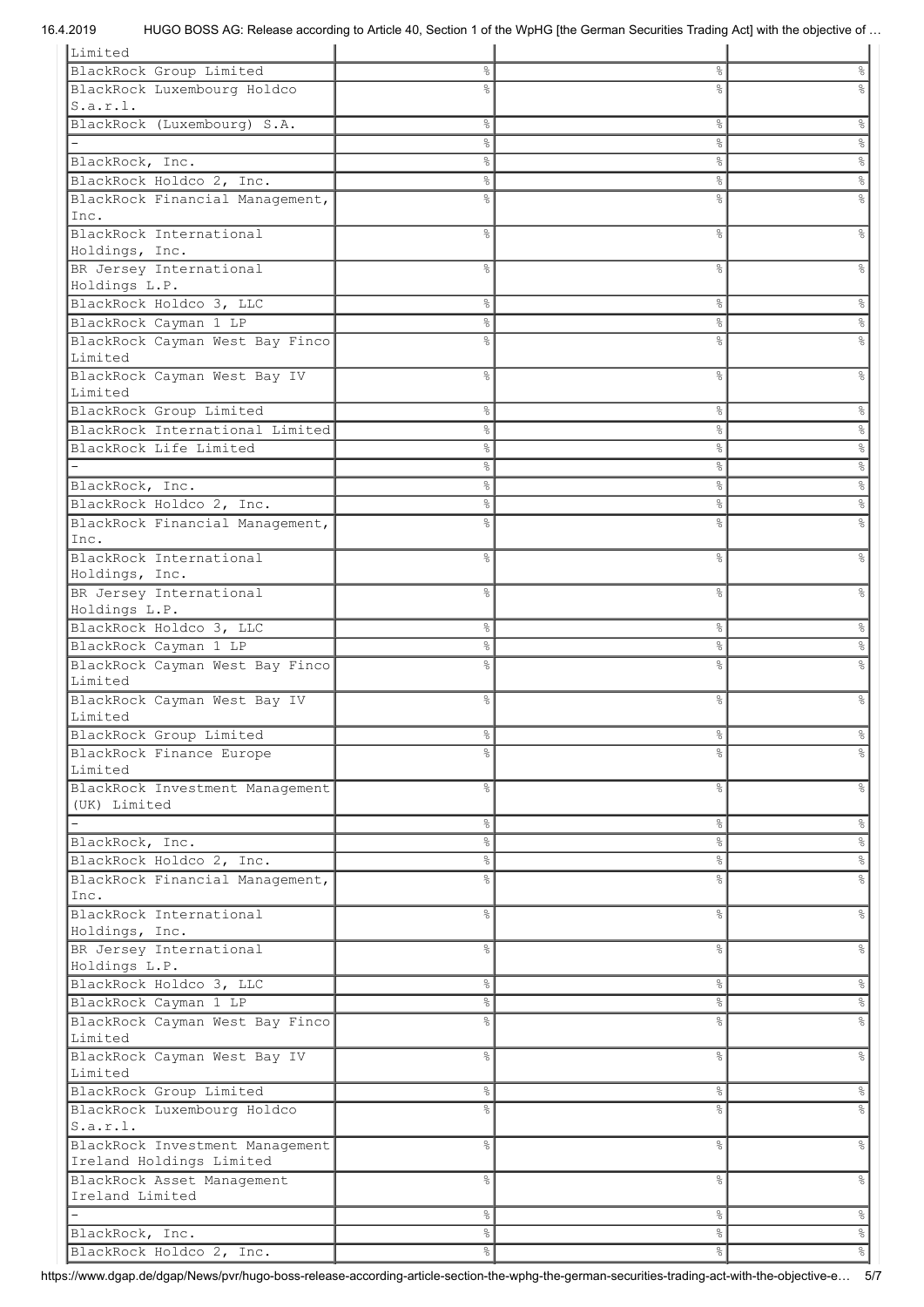| BlackRock Financial Management,           | ⊱      | &             |                      |
|-------------------------------------------|--------|---------------|----------------------|
| Inc.                                      |        |               |                      |
| BlackRock International                   | 응      | $\%$          |                      |
| Holdings, Inc.                            |        |               |                      |
| BR Jersey International                   | ٥Ŗ     | $\frac{6}{6}$ | $\frac{6}{10}$       |
|                                           |        |               |                      |
| Holdings L.P.                             |        |               |                      |
| BlackRock Holdco 3, LLC                   | 옹      | $\%$          | &                    |
| BlackRock Cayman 1 LP                     | e<br>8 | $\%$          | e<br>8               |
| BlackRock Cayman West Bay Finco           | ٥ę     | &             |                      |
| Limited                                   |        |               |                      |
| BlackRock Cayman West Bay IV              | ⊱      | ိင            | 옹                    |
| Limited                                   |        |               |                      |
| BlackRock Group Limited                   | 옹      | $\%$          | s,                   |
| BlackRock Luxembourg Holdco               | 응      | $\frac{6}{6}$ |                      |
| S.a.r.l.                                  |        |               |                      |
| BlackRock UK Holdco Limited               | 옹      | $\%$          | &                    |
| BlackRock Asset Management                | 응      | $\frac{6}{6}$ | g                    |
| Schweiz AG                                |        |               |                      |
|                                           | ٥ę     | $\%$          | °                    |
|                                           |        |               |                      |
| BlackRock, Inc.                           | 옹      | $\%$          | $\%$                 |
| BlackRock Holdco 2, Inc.                  | ٥ę     | $\%$          | °                    |
| BlackRock Financial Management,           | ٥Ŗ     | $\frac{6}{6}$ | $\frac{6}{5}$        |
| Inc.                                      |        |               |                      |
| BlackRock International                   | ℅      | &             | 옹                    |
| Holdings, Inc.                            |        |               |                      |
| BR Jersey International                   | ℅      | $\frac{6}{6}$ |                      |
| Holdings L.P.                             |        |               |                      |
| BlackRock Holdco 3, LLC                   | 옹      | $\%$          | $\%$                 |
| BlackRock Cayman 1 LP                     | 옹      | ိင            | 옹                    |
| BlackRock Cayman West Bay Finco           | 욲      | &             |                      |
| Limited                                   |        |               |                      |
| BlackRock Cayman West Bay IV              | 옹      | $\frac{6}{6}$ | 옹                    |
| Limited                                   |        |               |                      |
|                                           |        |               |                      |
| BlackRock Group Limited                   | 응      | ိင            | နွ                   |
| BlackRock Finance Europe                  | ℅      | &             | ٥R                   |
| Limited                                   |        |               |                      |
| BlackRock Investment Management           | 옹      | $\%$          | g                    |
| (UK) Limited                              |        |               |                      |
| BlackRock Fund Managers Limited           | 응      | ိင            | နွ                   |
|                                           | 응      | ိင            | $\frac{1}{6}$        |
| BlackRock, Inc.                           | 응      | $\%$          | &                    |
| BlackRock Holdco 2, Inc.                  | 응      | $\%$          | $\%$                 |
| BlackRock Financial Management,           | 옹      | &             | e<br>8               |
| Inc.                                      |        |               |                      |
| BlackRock International                   | 옹      | &             | $\frac{6}{5}$        |
| Holdings, Inc.                            |        |               |                      |
| BR Jersey International                   | 옹      | $\%$          | နွ                   |
| Holdings L.P.                             |        |               |                      |
|                                           |        |               |                      |
| BlackRock Holdco 3, LLC                   | 응      | $\%$          | %                    |
| BlackRock Cayman 1 LP                     | 옹      | $\%$          | $\%$                 |
| BlackRock Cayman West Bay Finco           | g      | $\%$          | e,                   |
| Limited                                   |        |               |                      |
| BlackRock Cayman West Bay IV              | 옹      | &             | &                    |
| Limited                                   |        |               |                      |
| BlackRock Group Limited                   | 응      | $\%$          | %                    |
| BlackRock Finance Europe                  | 욲      | &             | o,                   |
| Limited                                   |        |               |                      |
| BlackRock Investment Management           | 옹      | $\%$          | &                    |
| (UK) Limited                              |        |               |                      |
| BlackRock Asset Management                | g      | $\frac{6}{6}$ | နွ                   |
| Deutschland AG                            |        |               |                      |
|                                           | 응      | $\%$          | $\%$                 |
| BlackRock, Inc.                           | ٥ę     | $\%$          | °                    |
| BlackRock Holdco 2, Inc.                  | 응      |               | $\frac{1}{\sqrt{2}}$ |
|                                           |        | $\frac{8}{6}$ |                      |
| BlackRock Financial Management,           | 욲      | &             | o.                   |
| Inc.                                      |        |               |                      |
| BlackRock International<br>Holdings, Inc. | ٥ę     | &             | န့                   |
|                                           |        |               |                      |